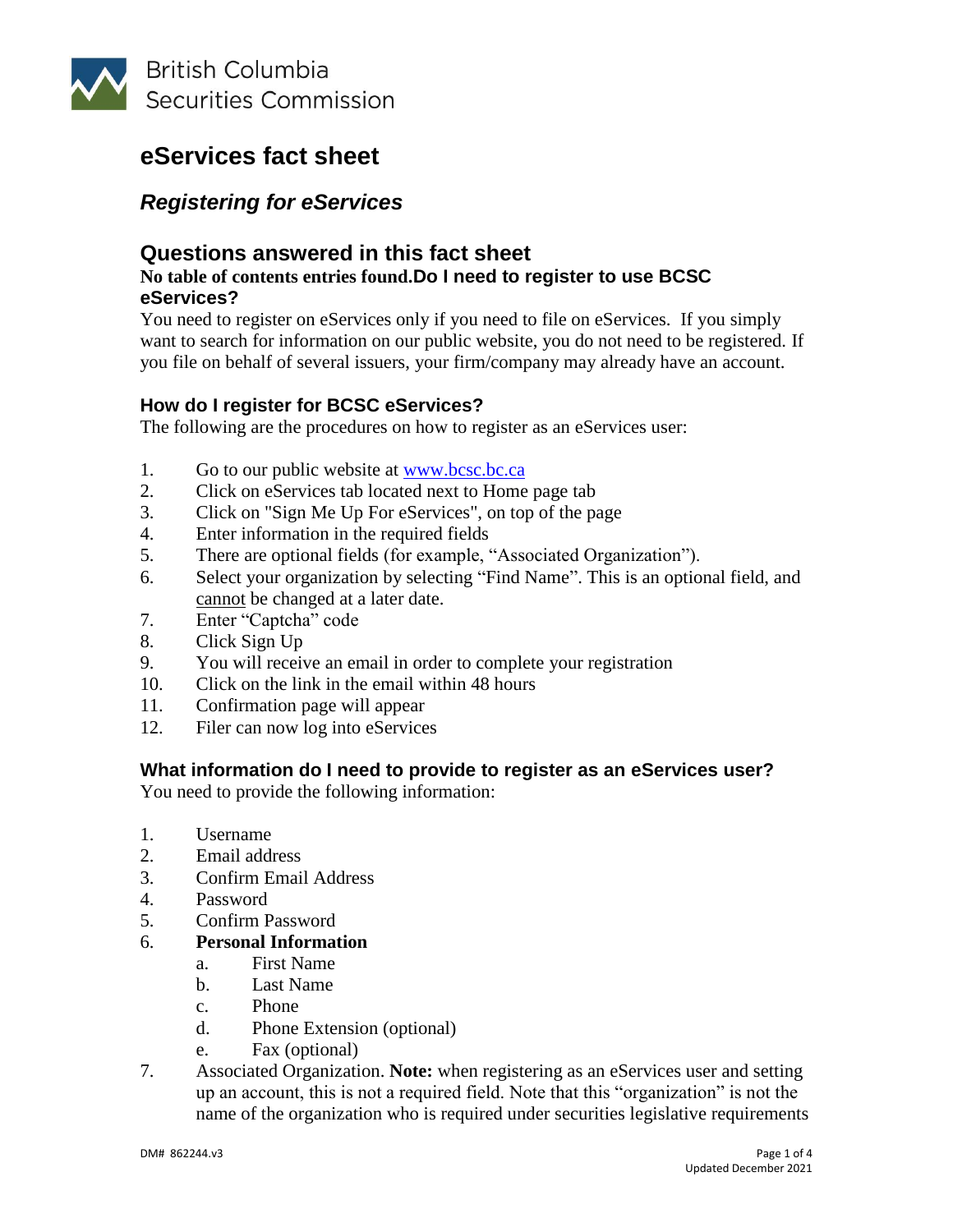

## *Registering for eServices*

to file (e.g. the issuer or company distributing securities in the exempt market or the issuer seeking exemptive relief). For example, if you work for ABC Filing Services Ltd., "ABC Filing Services Ltd." would be your associated organization.

8. "Captcha" code

### **Can I register on eServices for more than one company?**

You can only register on eServices once and only one account can be associated with one email address, although you can change your email address (see below "Can I Update My Profile?"). We suggest if your organization files on behalf of many clients/issuers, that you create a company filing account (a generic email address that various staff can access).

When you file under your eServices account, you can file reports or applications on behalf of multiple companies.

### **What if I forgot to activate my account within 48 hours?**

You must complete the registration process on eServices again.

### **What if I do not get an e-mail to activate my account?**

Please check your Junk Mail folder to see if the email is there. If you did not receive an email in any of your folders, please contact:

- For Exemptions & Orders: Corporate Finance, Legal Services by email at [CFLegal@bcsc.bc.ca](mailto:CFLegal@bcsc.bc.ca)
- For exempt distribution filings: Financial Reporting group by email at **finreport@bcsc.bc.ca**
- For OTC trading: Staff in Registration & Compliance by email at [registration@bcsc.bc.ca](mailto:registration@bcsc.bc.ca)

#### **What if the organization that I am filing for (e.g. the issuer, registrant or applicant) is not available or information needs to be updated?** Please contact:

- For Exemptions & Orders: Corporate Finance, Legal Services by email at [CFLegal@bcsc.bc.ca](mailto:CFLegal@bcsc.bc.ca)
- For exempt distribution filings: Financial Reporting group by email at [finreport@bcsc.bc.ca](mailto:finreport@bcsc.bc.ca)
- For OTC trading or exempt sales filings: Staff in Registration & Compliance by email at [informationreports@bcsc.bc.ca](mailto:informationreports@bcsc.bc.ca)
- For Electronic Funds Transfer (EFT): Finance & Administration by email at [Finance\\_Admin@bcsc.bc.ca](mailto:Finance_Admin@bcsc.bc.ca)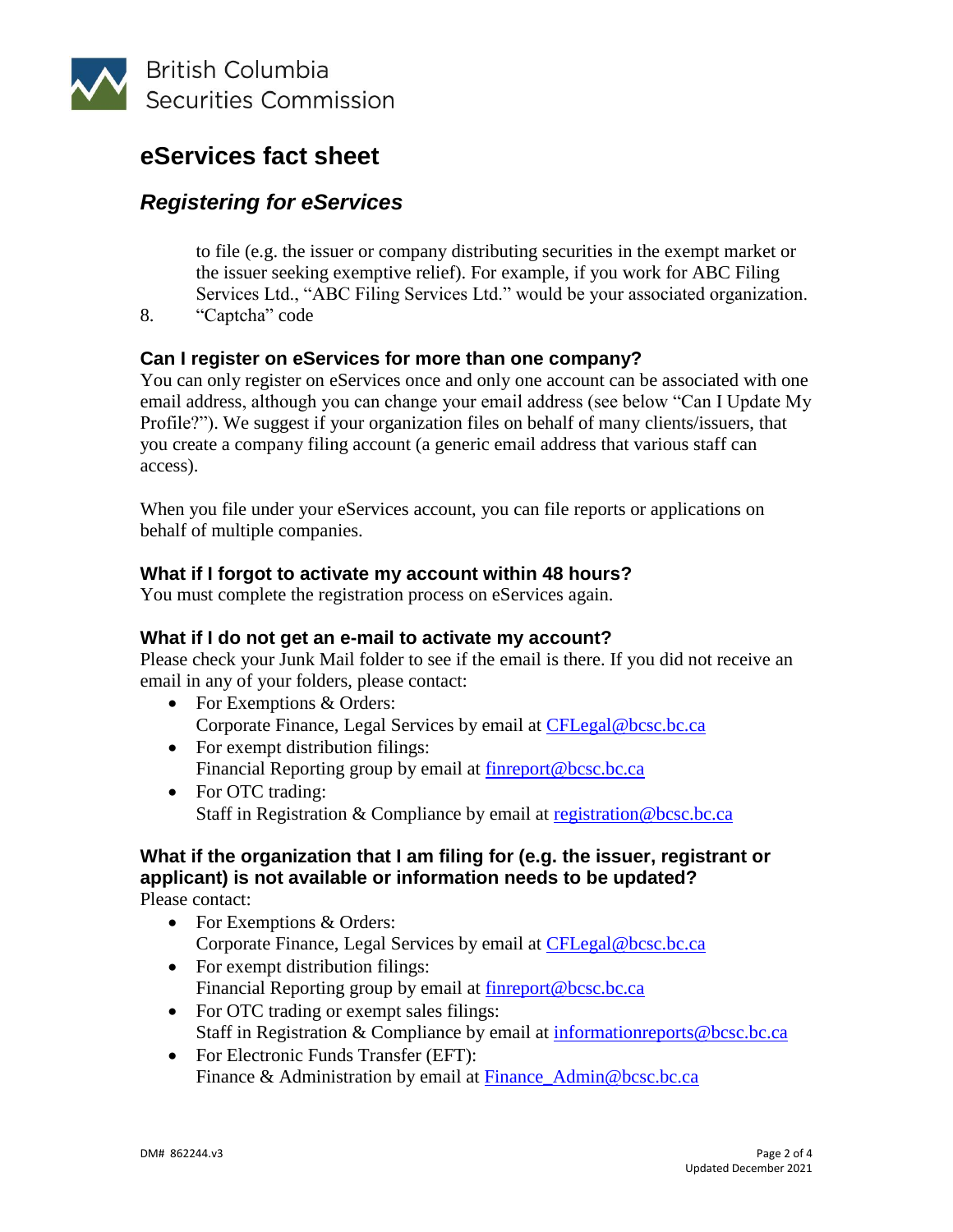

## *Registering for eServices*

Upon request, the profile for the organization (i.e. the company required to file an exempt distribution report or the applicant) will be created or updated. We target a two-business day turnaround, although in times of high volume, it may take us longer (note that at this time, the BCSC does not charge any late fees relating to 45-106F1 filings made on eServices). No confirmation will be sent out. You need to Sign Up for eServices again in order to obtain your password.

Note: if you file on behalf of many companies, leave this field blank or enter in the name of the organization (e.g. law firm or filing agency) you work for.

### **Can I update my profile?**

You can only change the following information:

- Username
- Email Address
- Password
- Personal Information

### **Can I update my organization under my profile (the "Associated Organization" field)?**

No, you cannot add or change your organization after registering. Note that the eServices user's "Associated Organization" is only viewable by the user, and is not required to be filled in during registration.

This means that the filings will be associated with the organization, rather than the individual user. So, for example, if you work at a law firm, and register as a user on eServices, if you are no longer at the law firm, the eServices account will have to be updated for a new username, email address, password and personal information so that your old law firm will still have access to the filings you made while at the law firm. Alternatively, when setting up an account, we suggest you use a generic account that all filing clerks are able to access in case of employee turnover.

### **What if I forgot my username?**

You need to:

- 1. Click on the link "Forgot your username?" on the eServices Log In page
- 2. Enter your email address
- 3. Enter "Captcha" code
- 4. You will receive an email to link to the eServices Log In page

### **What if I forgot my password?**